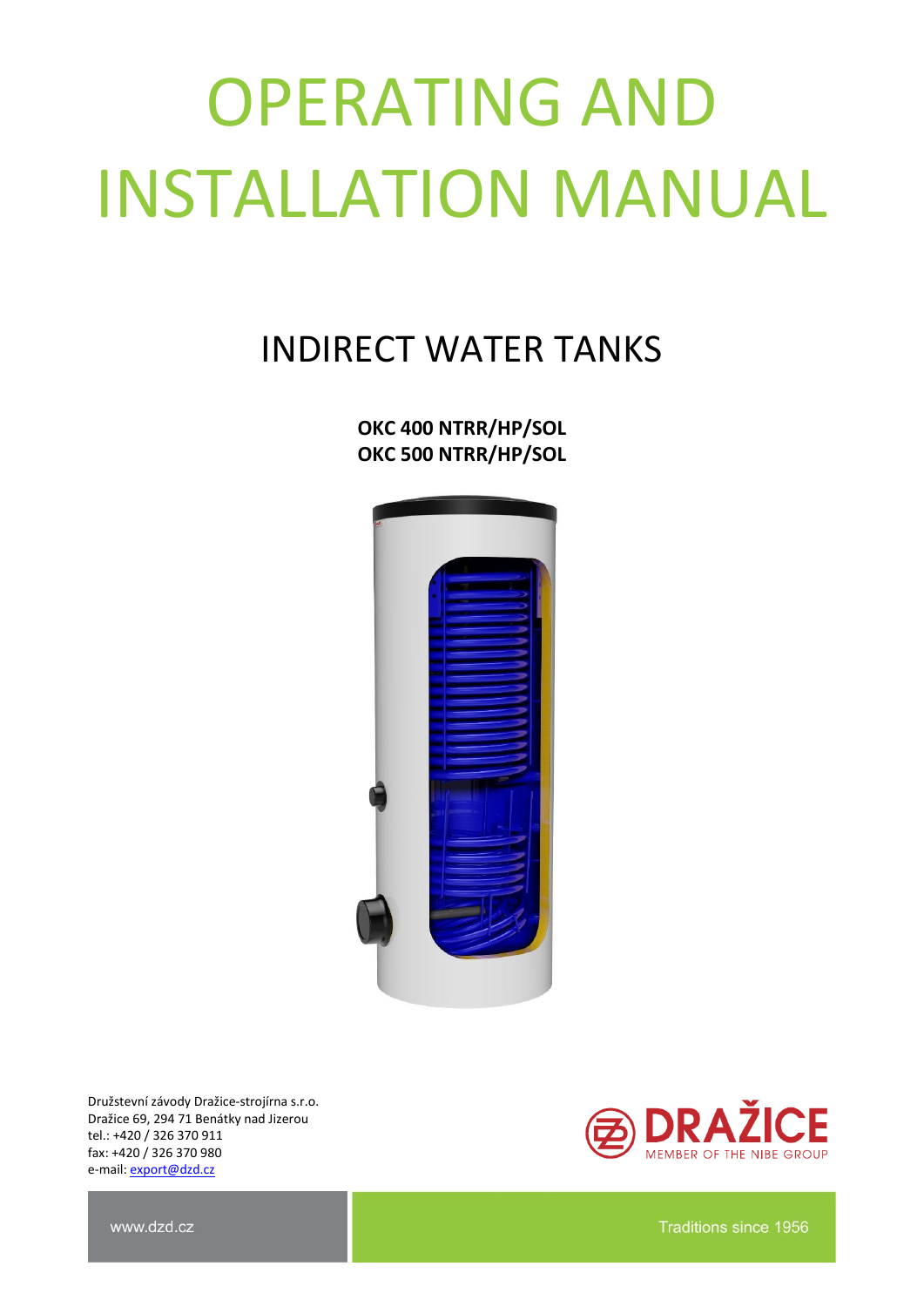## **OBSAH**

| $\mathbf{1}$   |       |  |
|----------------|-------|--|
|                | 1.1   |  |
|                | 1.2   |  |
|                | 1.2.1 |  |
|                | 1.2.2 |  |
|                | 1.2.3 |  |
| $\overline{2}$ |       |  |
|                | 2.1   |  |
|                | 2.2   |  |
|                | 2.3   |  |
|                | 2.4   |  |
|                | 2.5   |  |
|                | 2.6   |  |
| $\overline{3}$ |       |  |
|                | 3.1   |  |
|                | 3.2   |  |
|                | 3.3   |  |

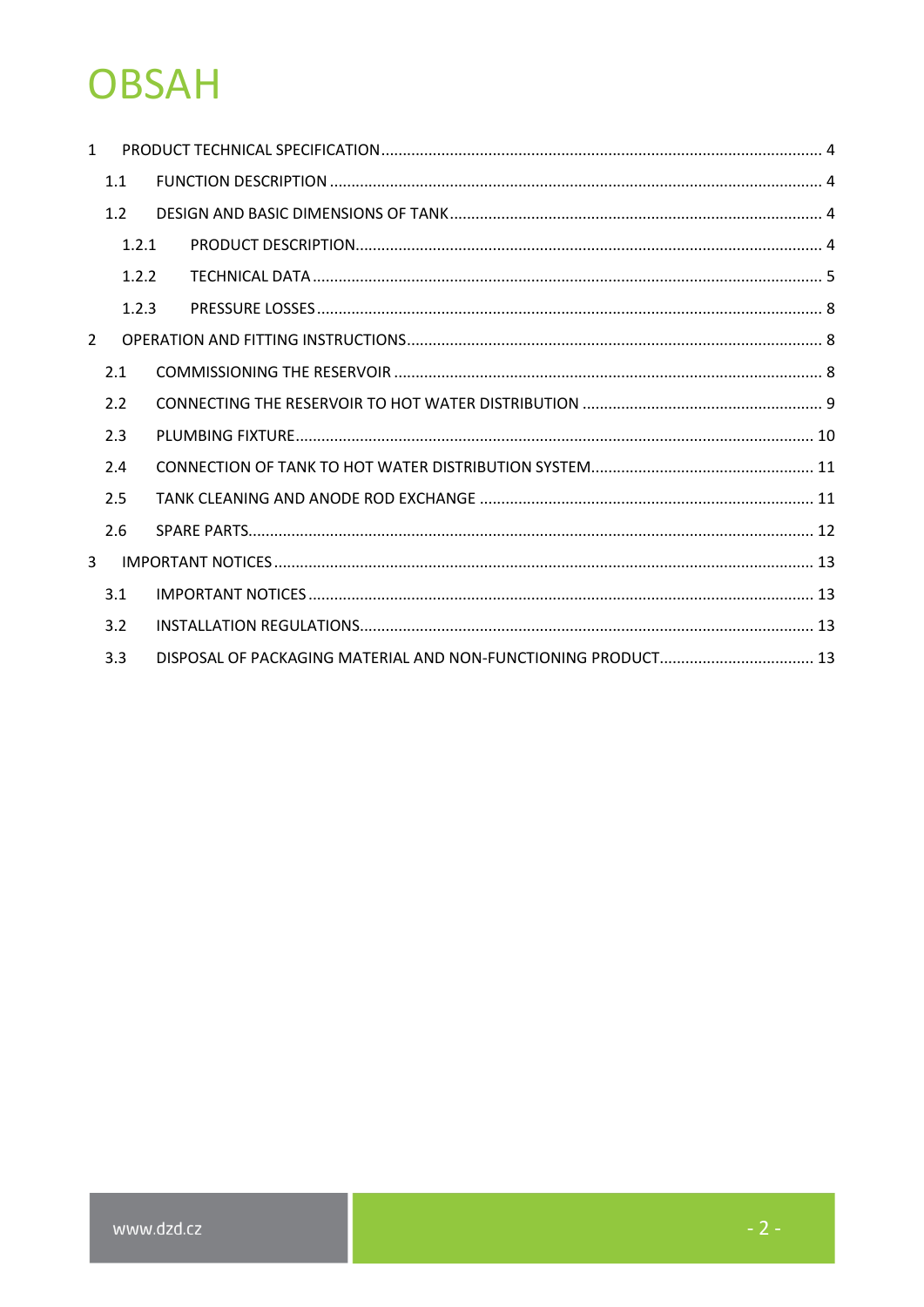#### **CAREFULLY READ THIS MANUAL BEFORE INSTALLING THE WATER HEATER!**

#### Dear Customer,

The Works Cooperative of Dražice - Machine Plant, Ltd., would like to thank you for your decision to use a product of our brand. With this guide, we will introduce you to the use, construction, maintenance and other information on electrical water heaters.



The product is not intended to be controlled by

- a) people (including children) with reduced physical, sensual or mental capacities, or
- b) people with insufficient knowledge and experiences unless supervised by responsible person, or unless properly instructed by such responsible person.

The manufacturer reserves the right for engineering modification of the product. The product is designed for permanent contact with drinkable water.

It is recommended to use the product in indoor environment with air temperatures from +2°C to +45°C and a relative humidity up to 80%.

Product's reliability and safety is proven by tests implemented by the Engineering Test Institute in Brno.

Made in the Czech Republic.

**Meaning of pictograms used in the Manual**



**Important information for heater users.**



**Abiding by the recommendations of the manufacturer serves to ensure trouble-free operation and the long service life of the product.**



**Caution! Important notice to be observed.**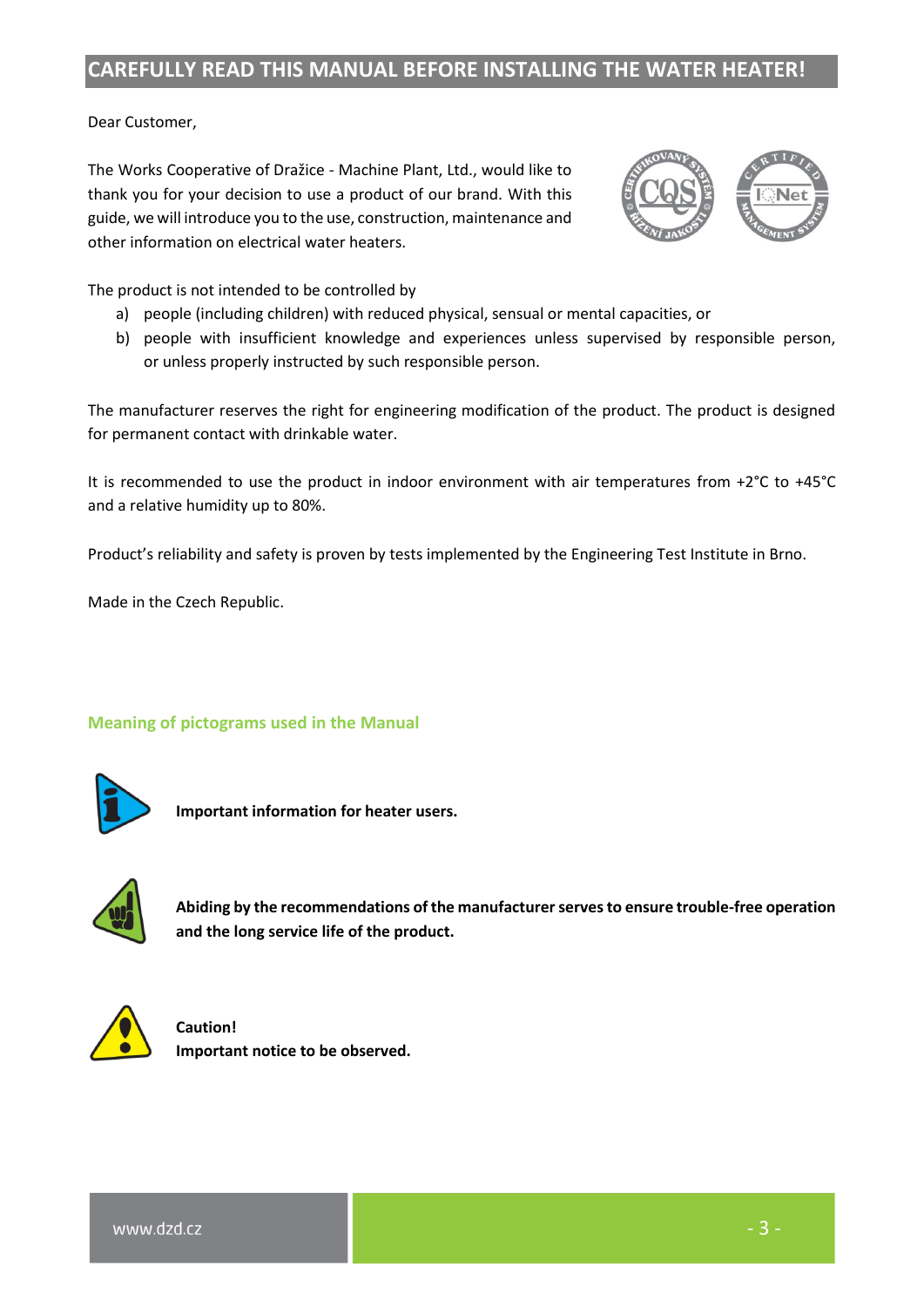## <span id="page-3-0"></span>1 PRODUCT TECHNICAL SPECIFICATION

## <span id="page-3-1"></span>1.1 FUNCTION DESCRIPTION

Indirect stationary tank OKC 400, 500 NTRR/HP/SOL is designed for water heating in conjunction with a heat pump. Reheat can be carried out by the electric heater TJ 6 / 4".

### <span id="page-3-2"></span>1.2 DESIGN AND BASIC DIMENSIONS OF TANK

#### <span id="page-3-3"></span>1.2.1 PRODUCT DESCRIPTION

The tank receptacle is welded of steel plate and, as a unit, enamelled to resist hot water. For additional corrosion protection, **2 magnesium anodes** are attached in the vessel in the upper part, adjusting the electric potential inside of the vessel interior, decreasing corrosion. Inside the vessel there are two welded spiral heat exchangers made of steel pipe with enamelled outer coating, and connections of hot and cold water, circulation and 3 brass reservoirs.



**The upper tubular heat exchanger is designed for the heating circuit, lower tubular heat exchangers is designed for solar system.**



The tank is placed on the ground, next to the heating water source, or in its vicinity. All connecting distributions must be properly insulated from heat.

On the side of the reservoir there is a cleaning and inspection aperture ending with a flange of 110 mm diameter, the pitch of eight M8 bolts is 150 mm. The reservoir is equipped with a G 1  $\frac{1}{2}$  " aperture for screwing an additional heater. This option is used, if the reservoir is connected into the system with a heat pump, for water reheating at the top of the reservoir to the desired temperature. The tank is insulated with polyurethane foam of 50 mm thickness, polyurethane foam does not contain freons. The tank shell consists of plastic container, the connecting parts are metal coated. The entire tank stands on three rectification screws with a possibility of levelling floor unevenness within the range of 10 mm. Insulation of the receptacle is 50 or 60 mm Freon - free polyurethane foam.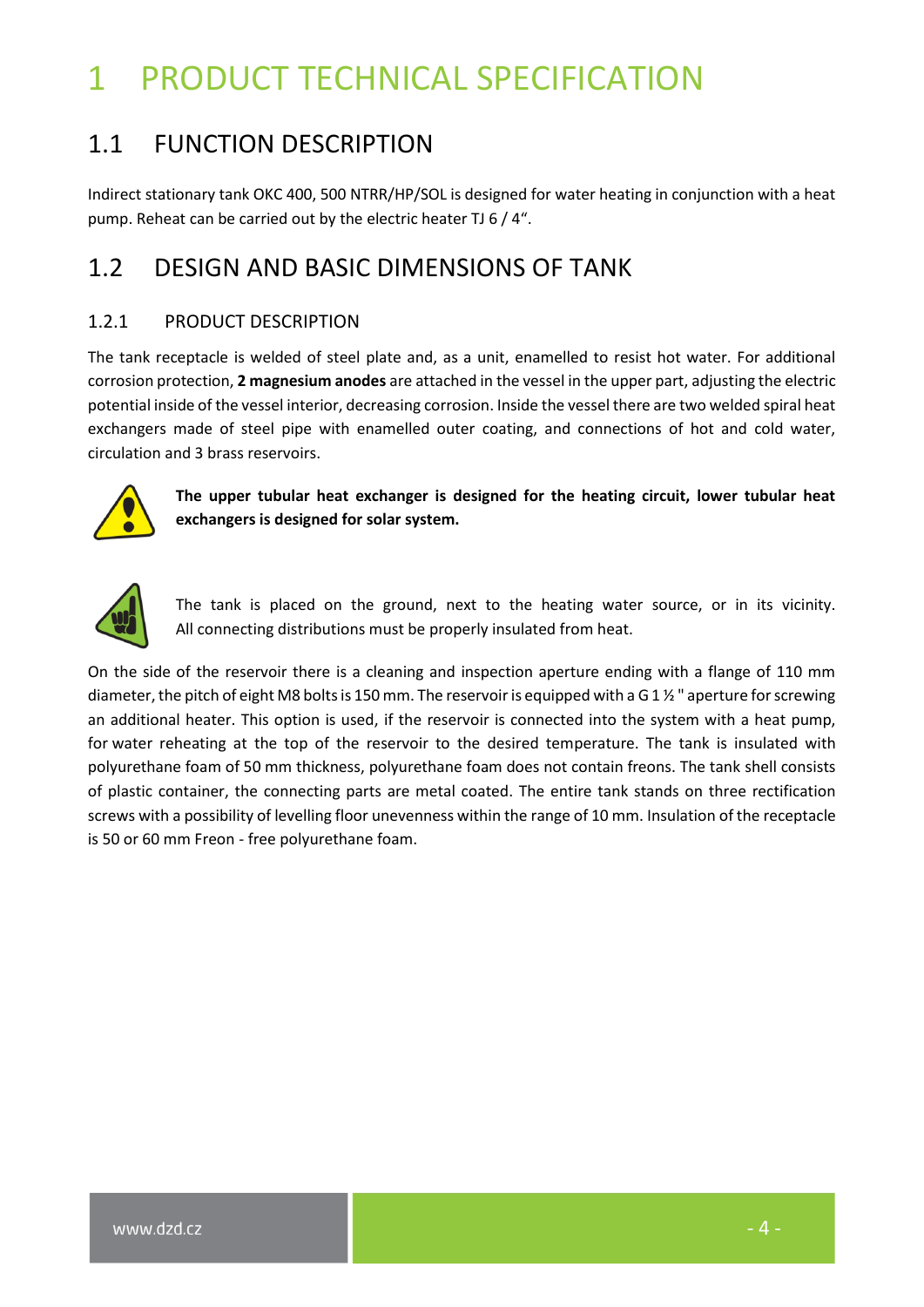<span id="page-4-0"></span>

| <b>TYPE</b>                                                       |                | <b>OKC 400</b><br>NTRR/HP/SOL | <b>OKC 500</b><br>NTRR/HP/SOL |
|-------------------------------------------------------------------|----------------|-------------------------------|-------------------------------|
| <b>VOLUME</b>                                                     | L              | 352                           | 469                           |
| <b>HEIGHT</b>                                                     | mm             | 1644                          | 1914                          |
| <b>DIAMETER</b>                                                   | mm             | 700                           | 700                           |
| <b>MAXIMUM WEIGHT WITHOUT</b><br><b>WATER</b>                     | kg             | 183                           | 233                           |
| <b>MAXIMUM OPERATING</b><br><b>OVERPRESSURE IN THE VESSEL</b>     | bar            | 10                            |                               |
| <b>MAXIMUM OPERATING</b><br><b>OVERPRESSURE IN THE EXCHANGER*</b> | bar            | 10                            |                               |
| <b>MAXIMUM HEATING WATER</b><br><b>TEMPERATURE</b>                | $^{\circ}$ C   | 110                           |                               |
| <b>MAXIMUM OPERATING</b><br><b>TEMPERATURE IN THE VESSEL</b>      | °C             | 80                            |                               |
| <b>HEATING SURFACE OF UPPER/</b><br><b>LOWER EXCHANGER</b>        | m <sup>2</sup> | 1,4/3,1                       | 2/4,8                         |
| <b>VOLUME OF UPPER/ LOWER</b><br><b>EXCHANGER</b>                 | L              | 9/19,3                        | 12,3/29,7                     |
| TIME OF HEATING BY EXCHANGER<br>FROM 10°C TO 60°C (upper/ lower)  | min            | 22/32                         | 27/26                         |
| <b>ENERGY EFFICIENCY CLASS</b>                                    |                | C                             | C                             |
| <b>STATIC LOSS</b>                                                | W              | 90                            | 105                           |

**Table 1**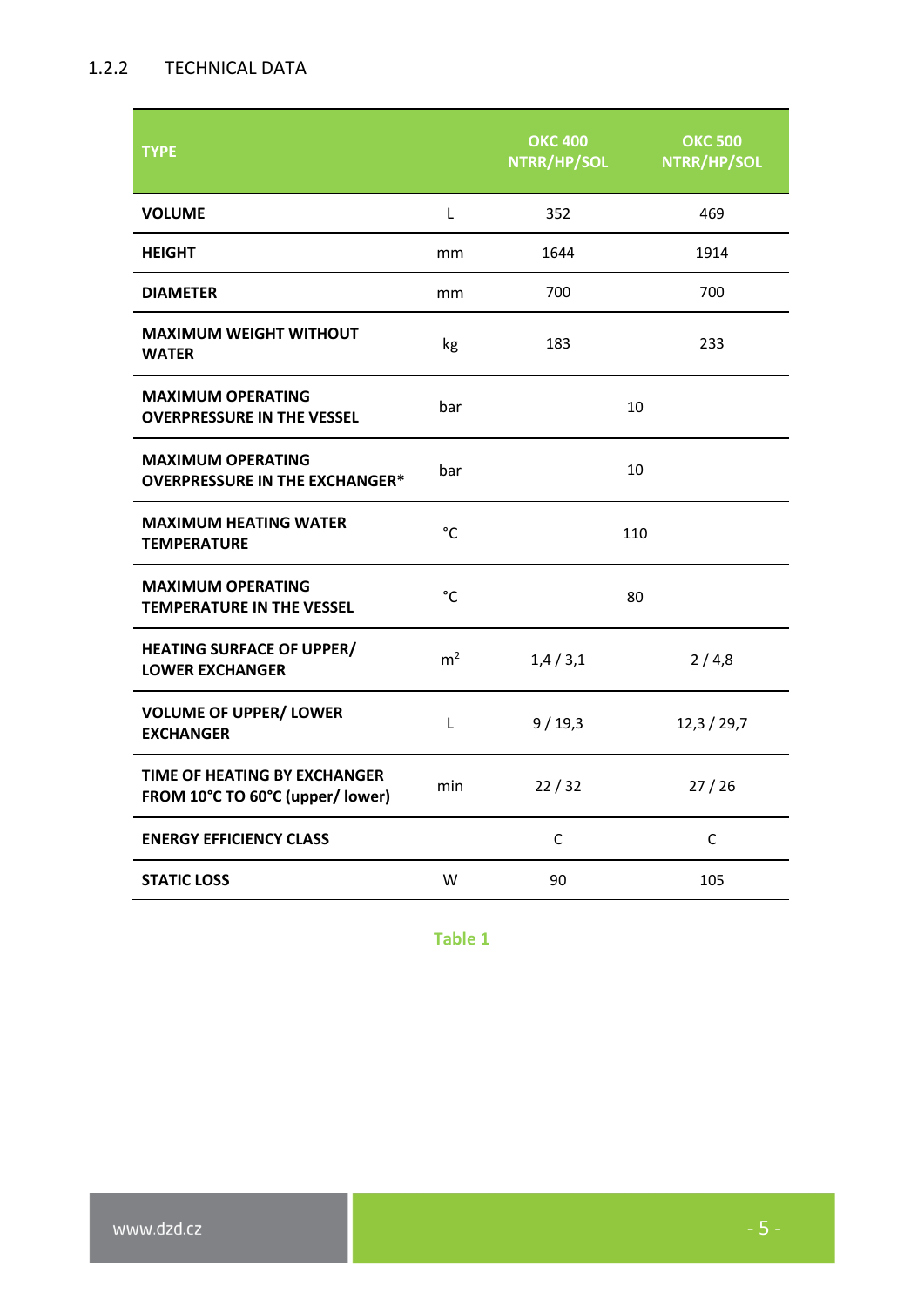



|     | 1" outer      |  |
|-----|---------------|--|
| (2) | 3/4" inner    |  |
| 3)  | $5/4"$ inner  |  |
| 4   | $1/2$ " inner |  |
|     | 6/4" inner    |  |

|   | OKC 400 NTRR/HP/SOL |
|---|---------------------|
| A | 1644                |
| B | 812                 |
| C | 857                 |
| D | 700                 |
| E | 55                  |
| F | 1521                |
| G | 973                 |
| ı | 723                 |
| J | 288                 |
| L | 208                 |
| M | 648                 |
| N | 812                 |
| O | 1348                |
| P | 355                 |
| R | 1073                |
| S | 1173                |

**Table 2**

#### www.dzd.cz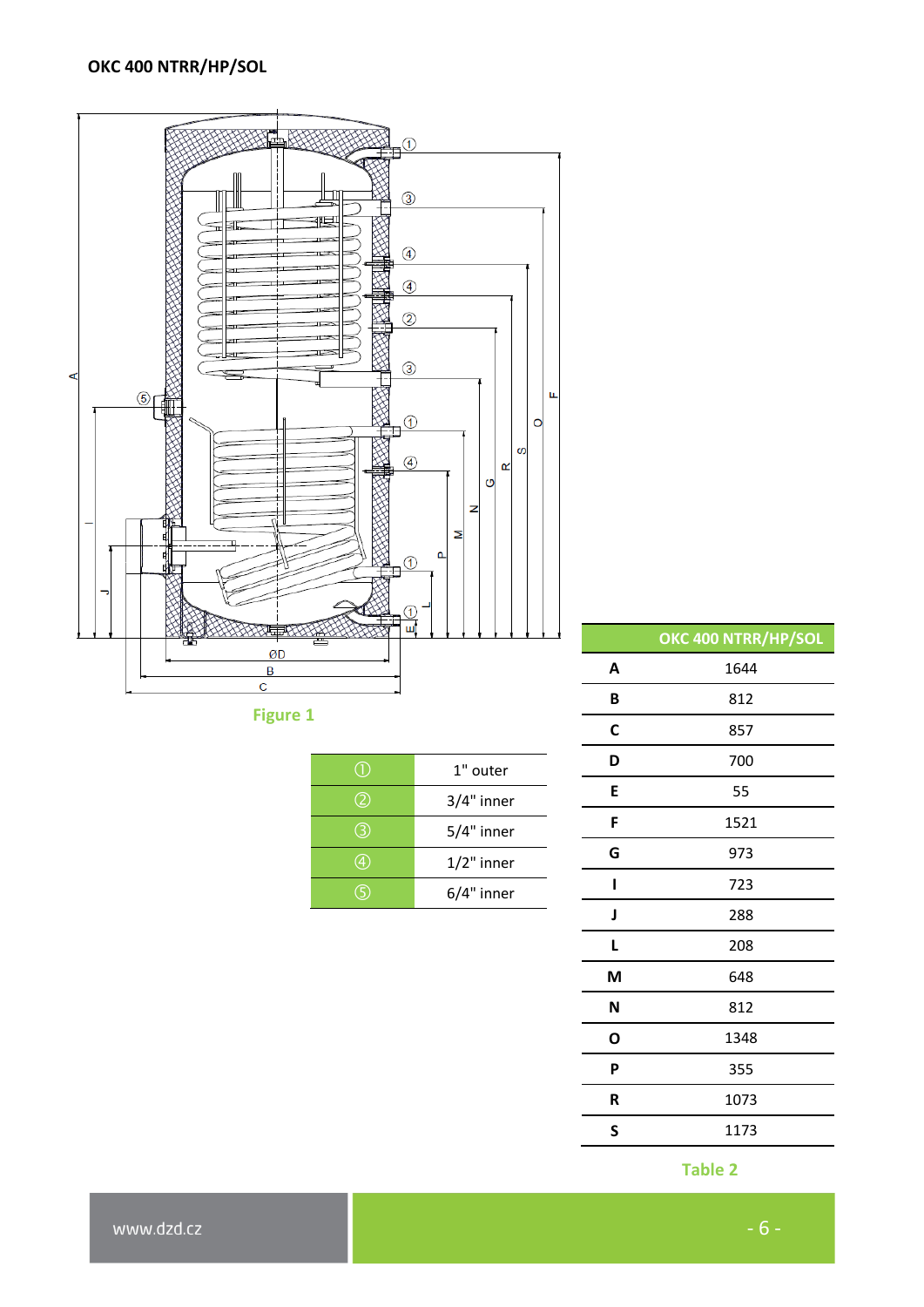

|   | OKC 500 NTRR/HP/SOL |
|---|---------------------|
| A | 1914                |
| В | 812                 |
| C | 857                 |
| D | 700                 |
| E | 55                  |
| F | 1790                |
| G | 1023                |
| ı | 773                 |
| J | 288                 |
| L | 228                 |
| M | 609                 |
| N | 818                 |
| O | 1618                |
| P | 473                 |
| R | 1123                |
| S | 1409                |

**Figure 2**

|     | 1" outer      |  |
|-----|---------------|--|
| (2) | $3/4"$ inner  |  |
|     | $5/4"$ inner  |  |
| 4   | $1/2$ " inner |  |
|     | $6/4"$ inner  |  |

**Table 3**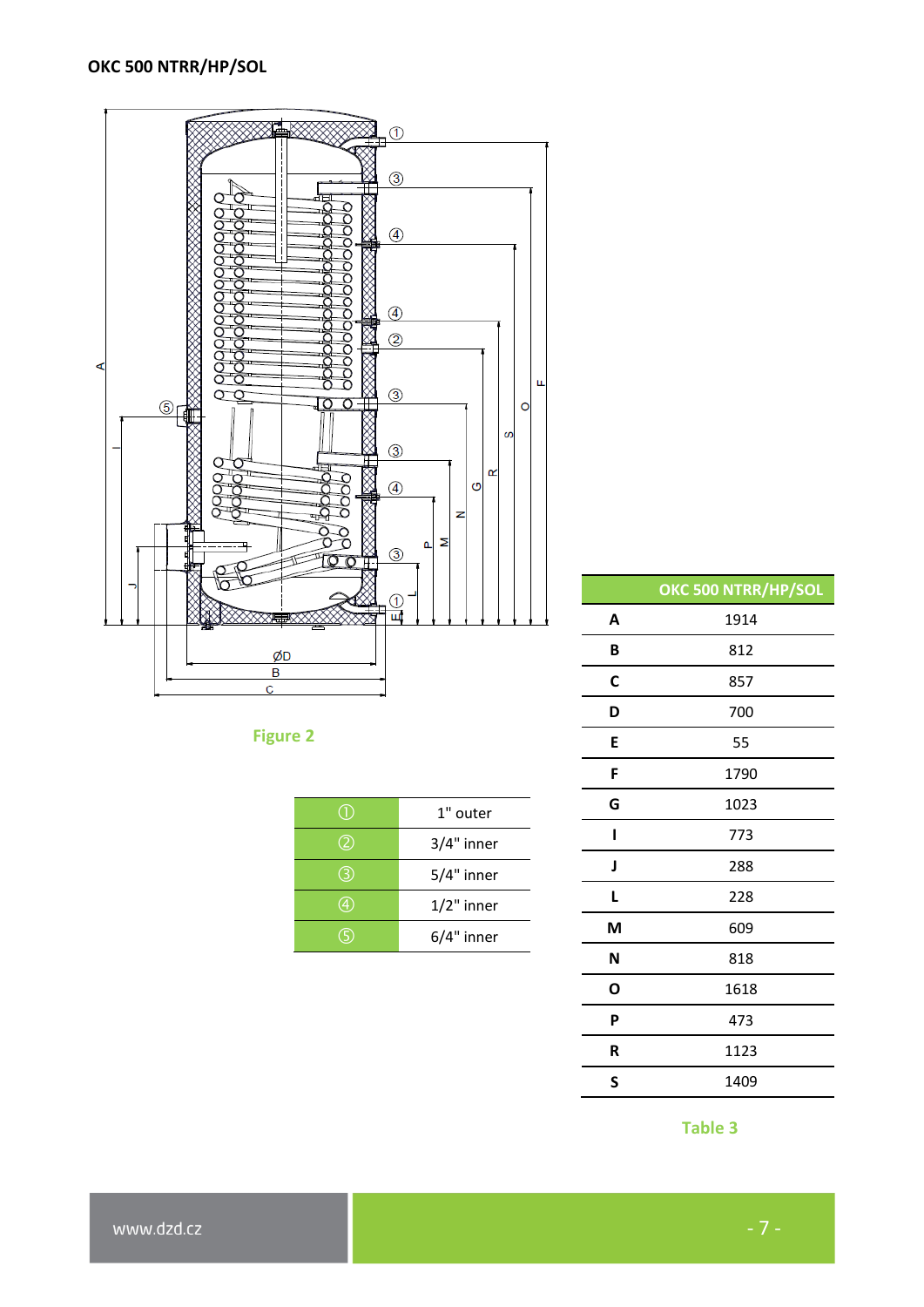<span id="page-7-0"></span>

**Figure 3**

## <span id="page-7-1"></span>2 OPERATION AND FITTING INSTRUCTIONS

### <span id="page-7-2"></span>2.1 COMMISSIONING THE RESERVOIR

Once the tank is connected to water supply system and power supply, and the safety valve tested (accordingly with the manual attached to the valve), the tank can be put in operation. Before opening the power supply, the tank must be filled with water. The process of first heating must be executed by licensed professional who has to check it. Both the hot water outlet pipe and safety armature parts may be hot.

#### **Procedure:**

- a) Check the plumbing and electrical installation, including the connection to hot-water heating system. Check proper placement of operating and safety thermostat sensors. The sensors must be inserted all the way in; first the operating and then the safety thermostat.
- b) open the hot water valve on the combination faucet;
- c) Open the cold water inlet valve to the tank
- d) when the water starts flowing through the hot water valve, the filling of the tank is finished and the valve needs to be closed
- e) Should a leak (of the flange lid) occur, we recommend tightening the screws of the flange lid.
- f) When heating the water with thermal energy from a hot water heating system, turn off the electricity and open the valves at the inlet and outlet of heating water or bleed the exchanger. Once the operation restarts, keep flushing the tank until the cloud disappears.
- g) Make sure to fill in properly the warranty certificate.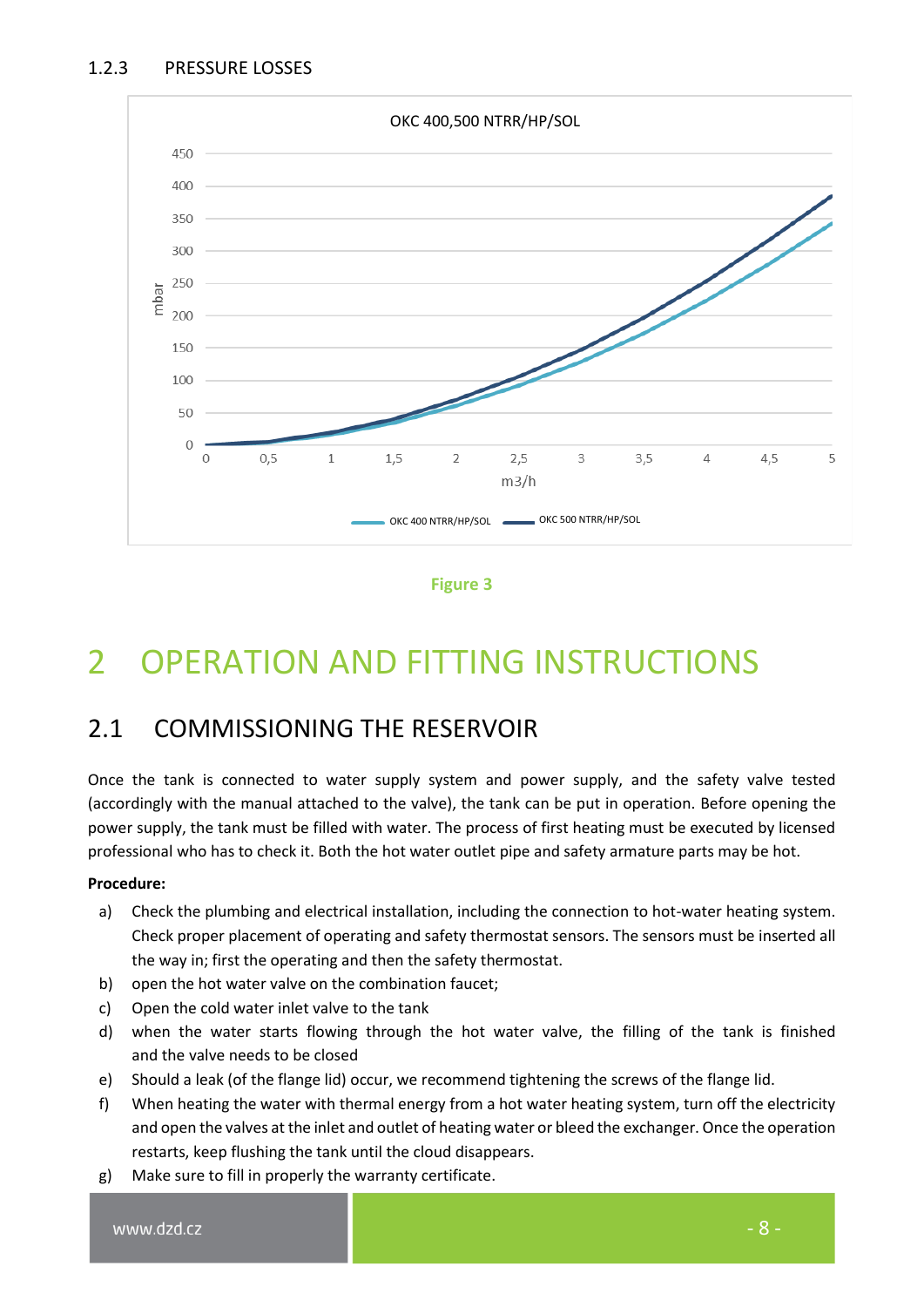## <span id="page-8-0"></span>2.2 CONNECTING THE RESERVOIR TO HOT WATER



#### **Figure 4**

Heater with volume exceeding 200 liters at the outlet hot water piping provide combined temperature and pressure safety fittings according to ČSN EN 1490, or the temperature safety fittings fitted with water temperature sensor placed in the heater or other safety valves DN 20, and the opening overpressure compliant with the maximum operating overpressure of the heater vessel. The safety valve does not replace the safety valve on the cold water inlet. No closing, return armature, and filter may be mounted between the heater and the safety valve.



T fixtures with discharge valve for potential drain of water from the tank have to be mounted on the cold water inlet of the tank.



Every independently closing heater must include a shutoff, test cock, or a plug for the inspection of the backflow fitting, backflow fitting, and safety valve on the cold water supply. Heater above 200l litres is fitted with pressure gauge. It must be provided with a test valve, back valve, safety valve and manometer on the hot water inlet.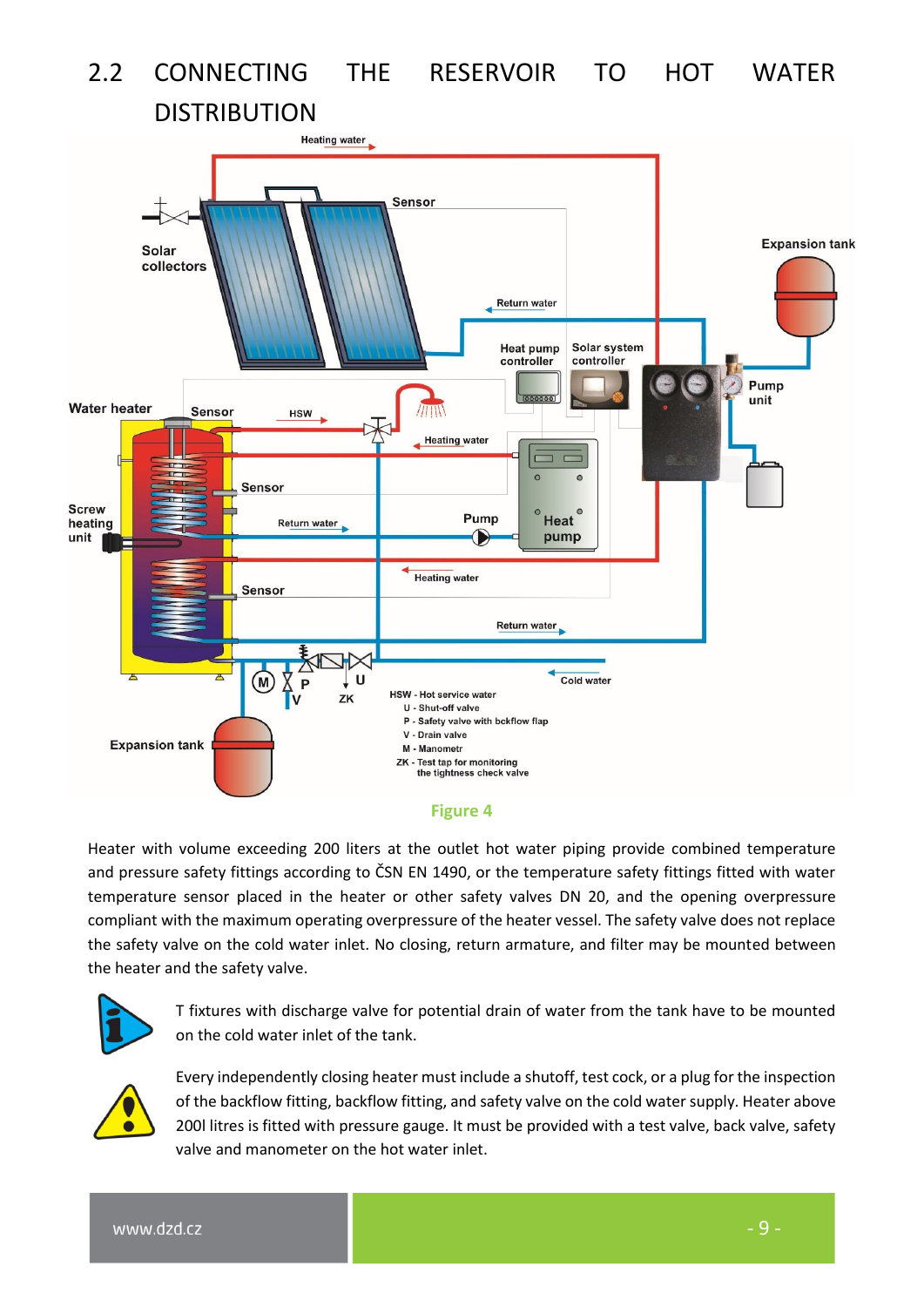### <span id="page-9-0"></span>2.3 PLUMBING FIXTURE



Power water connects to pipes with ¾" thread in the bottom part of the reservoir. Blue - cold water supply, red – hot water outlet. For potential disconnection of the tank, utility water inlets and outlets must be provided with Js 3/4" screw coupling. The safety valve is mounted on the cold water inlet identified with a blue ring.



Every hot utility water pressure tank shall be equipped with membrane spring loaded with safety valve. Nominal clearance of safety valves is defined by standard. Tanks are not equipped with safety valve. Safety valve shall be easily accessible, fitted as close as possible to the tank. The inlet pipes must have at least the same clearance as the safety valve. Safety valve is placed high enough to secure dripping water drain by gravity. We recommend mounting the safety valve onto a branch pipe. Easier exchange without the necessity of draining water from the tank. Safety valves with fixed pressure settings from the manufacturer are used for the assembly. The starting pressure of the safety valve must be identical to the maximum allowed pressure of the tank, and at least 20 % higher than the maximum pressure in the water main [\(Table 4\)](#page-9-1). If the water main pressure exceeds such value, a reduction valve must be added to the system. No closing armature may be mounted between the tank and the safety valve. During assembly, follow the guide provided by the safety equipment manufacturer.



It is necessary to check the safety valve each time before putting it into operation. It is checked by manual moving of the membrane from the seat, turning the make-and-break device button always in the direction of the arrow. After being turned, the button must click back into a notch. Proper function of the make-and-break device results in water draining through the safety valve outlet pipe. In regular operation, such a check needs to be carried out at least once a month, and after each shutdown of the tank longer than 5 days. Water may be dripping off the drain pipe of the safety valve; the pipe must be open into the air, pointed down; environment temperatures must not drop below zero. When draining the tank, use the recommended drain valve. First of all, close water inlet in the tank.

Find necessary pressure values in the below [Table 4.](#page-9-1) For proper safety valve operation, a backflow valve shall be mounted on the inlet pipes, preventing spontaneous heater draining of the tank and hot water penetration back into the water main. We recommend that the hot water distribution from the tank was as short as possible to minimise heat losses. At least one demountable joint must be mounted between the tank and every supply pipe. Adequate piping and fittings with sufficiently dimensioned maximum temperature and pressure values must be used.

<span id="page-9-1"></span>

| <b>SAFETY VALVE START-UP</b><br><b>PRESSURE [bar]</b> | <b>ACCEPTABLE OPERATING</b><br><b>OVER-PRESSURE OF WATER</b><br><b>TANK [bar]</b> | <b>MAXIMUM PRESSURE IN</b><br><b>COLD WATER PIPES [bar]</b> |
|-------------------------------------------------------|-----------------------------------------------------------------------------------|-------------------------------------------------------------|
| b                                                     | h                                                                                 | to $4.8$                                                    |

**Table 4**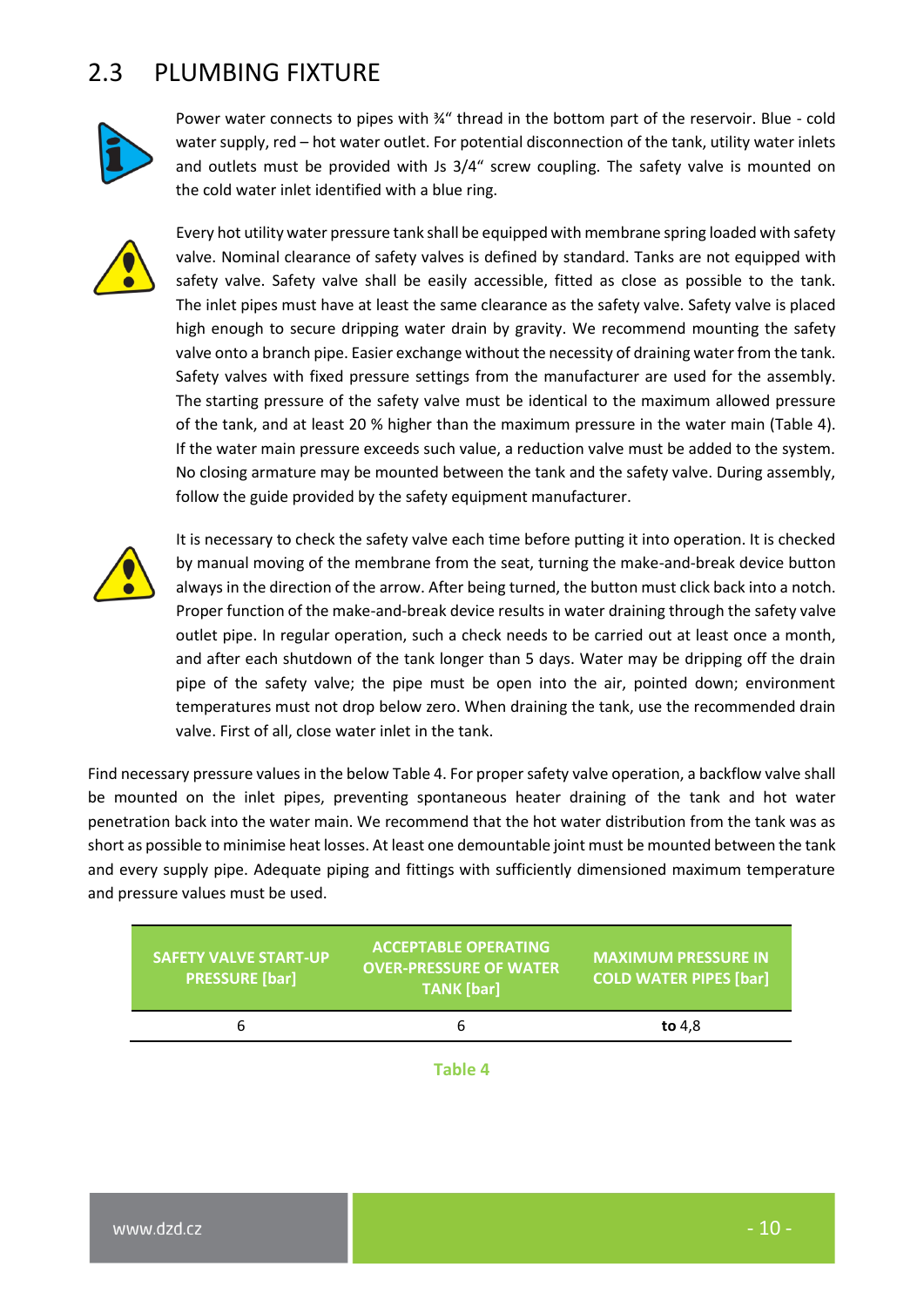## <span id="page-10-0"></span>2.4 CONNECTION OF TANK TO HOT WATER DISTRIBUTION **SYSTEM**

The tank is placed on the ground, next to the heating source, or in its vicinity. The heating circuit shall be connected to marked tank exchanger inputs and outputs, and bleeder valve installed at the highest point. It is necessary to install a filter into the circuit in order to protect pumps, three-way valve, backflow flaps and the exchanger from sedimentation. It is recommended to flush the heating circuit before the assembly. All wiring connections must be properly insulated from heat. If the system works with priority heating of HUW using a three-way valve, always follow the installation instructions of the three-way valve's manufacturer.

#### **An example of a group tank connection for steady hot water consumption from all tanks using Tichelmann's method**



**Figure 5**

## <span id="page-10-1"></span>2.5 TANK CLEANING AND ANODE ROD EXCHANGE

Repetitive water heating causes limestone sediment on both the enamelled tank walls and chiefly the flange lid. Lime scale settling depends on hardness of heated water, its temperature and on the volume of hot water used.



**We recommend checking and cleaning the receptacle from lime scale and eventual replacement of the anode rod after two years of operation.**

#### www.dzd.cz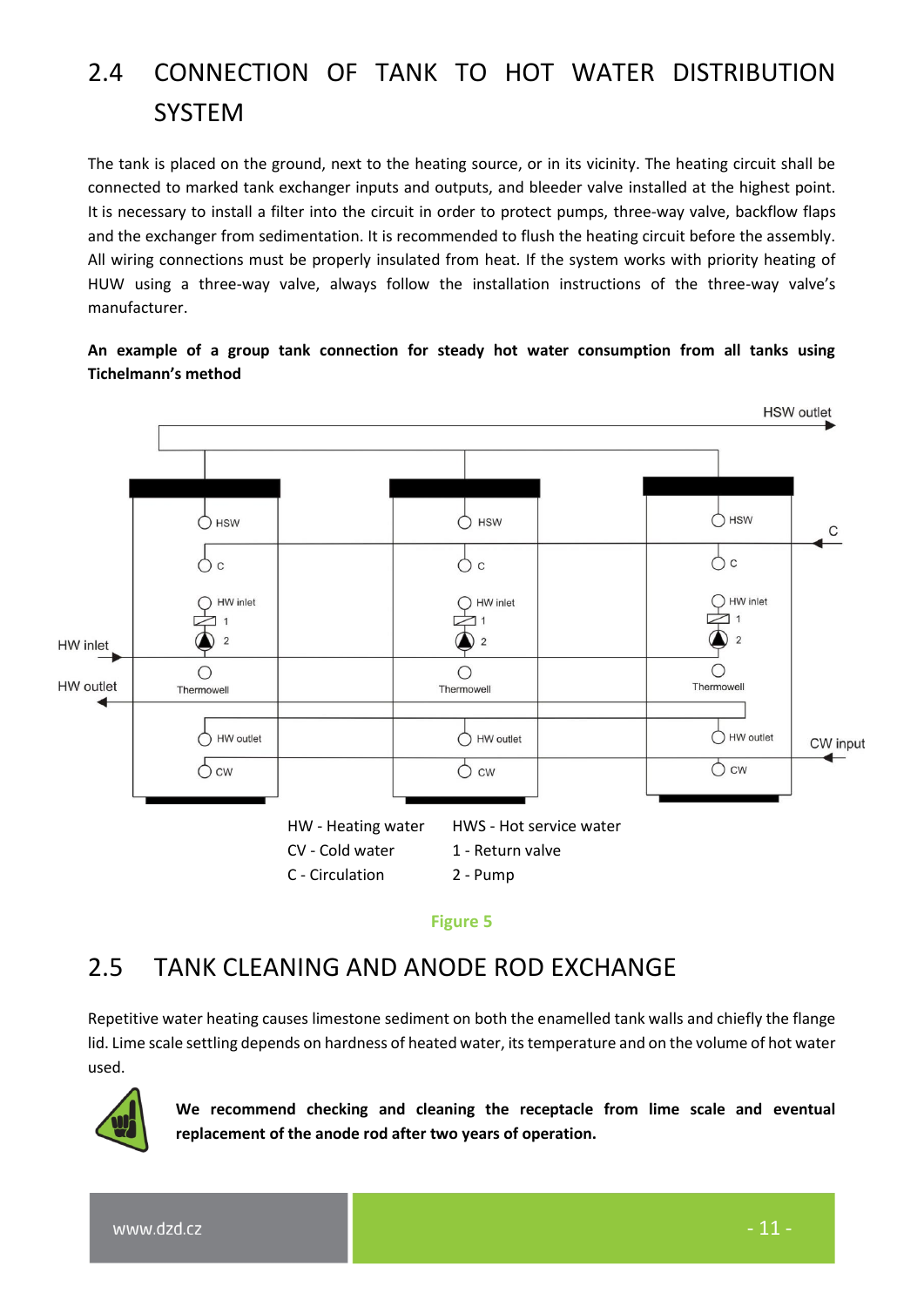The anode life is theoretically calculated for two years of operation; however, it changes with water hardness and chemical composition in the place of use. Based on such an inspection, the next term of anode rod exchange may be determined. Have a company in charge of service affairs deal with the cleaning and exchanging of the anode. When draining water from the tank, the combination faucet valve for hot water must be open, preventing the occurrence of under-pressure in the tank receptacle which would stop water from draining.



**To prevent the occurrence of bacteria (e.g. Legionella pneumophila) within stack heating it is recommended, if absolutely necessary, to increase the temperature of hot service water (HSW) periodically for a transitional period of time to at least 70**℃**. It is also possible to make use of another way of disinfecting HSW.**

#### **PROCEDURE OF EXCHANGING ANODE ROD IN UPPER PART OF THE TANK**

- 1. Turn off control voltage to the tank
- 2. Drain water from 1/5 tank. PROCEDURE: Close water inlet in the tank Open the hot water valve on the combination faucet.
	- Open the drain tap of the tank
- 3. Anode is screwed in under the plastic cover in the upper lid of the tank
- 4. Unscrew the anode using adequate wrench
- 5. Pull the anode out and follow reversed steps to install a new one
- 6. During the assembly, make sure the ground wire (300 l) is connected properly; it is essential for proper anode function
- 7. Fill the tank with water

#### **PROCEDURE OF EXCHANGING ANODE ROD IN SIDE FLANGE**

- 1. Turn off control voltage to the tank
- 2. Drain water from the tank.
	- PROCEDURE: Close water inlet in the tank
		- Open the hot water valve on the combination faucet.
		- Open the drain tap of the tank
- 3. One anode is screwed in under the plastic cover in the upper lid of the tank, and the other one is screwed in on the side flange
- 4. Unscrew the anode using adequate wrench
- 5. Pull the anode out and follow reversed steps to install a new one
- 6. Fill the tank with water

### <span id="page-11-0"></span>2.6 SPARE PARTS

-magnesium anode

When ordering spare parts always state the name of the part, the type and type number from the tank's plate.